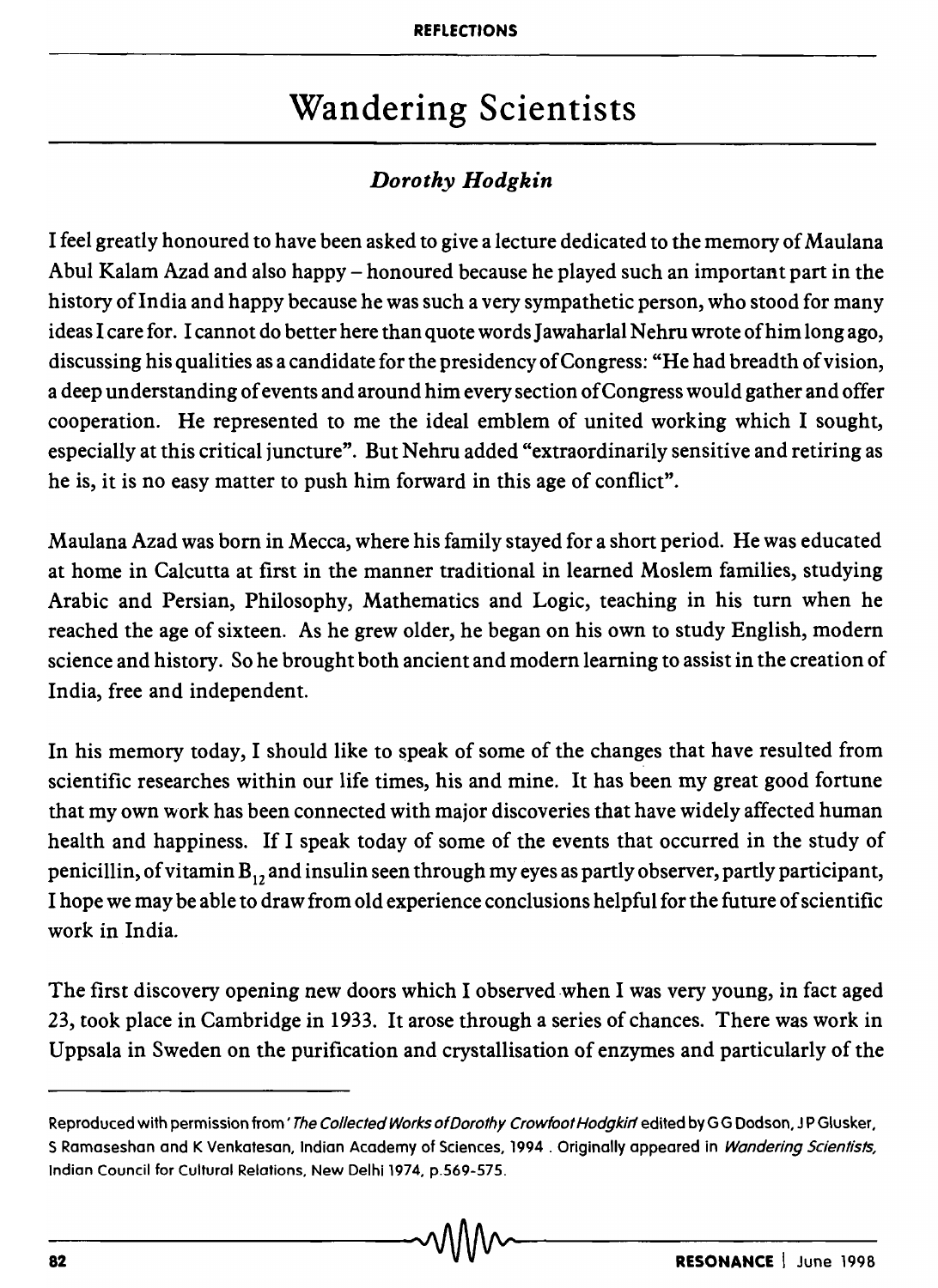digestive enzyme, pepsin. A young biochemist, John Philpot, went for a year from Oxford to Uppsala and grew the most marvellous large crystals' of pepsin (they grew while he was away on a skiing holiday). These were seen by a visitor from the United States, Glen Millikan, who knew J D Bernal (then aged 33) in Cambridge. Bernal had just begun to use the diffraction of X-rays by crystals containing molecules of medical interest as a means of studying their structure the way the atoms composing them were arranged in space. Protein molecules such as pepsin were then a very large unknown quantity and a challenge. Millikan knew that Bernal longed to work on them, so he asked for a present of some of the crystals and took a tube back to Cambridge in his jacket pocket. Bernal made a very simple discovery – that if the crystals were kept wet they would give very extensive and very beautiful X-ray diffraction patterns, capable of showing how the thousands of atoms composing each molecule were arranged in space. At that moment, forty years ago, we could hardly hope to solve such complicated structures. But 1 remember still the look of those photographs, the excitement in the air, our dreams of the future.

To test our ways of solving crystal structures we had to turn to simpler and smaller molecules. 1 was lucky that one 1 studied seriously was penicillin. Almost everyone knows the story of Fleming's observation, that a chance speck of a mould, *Penicillium notatum,* dropped from the air into a culture plate containing staphylococci, produced a substance which destroyed the bacteria. Fleming's first hopes that he had made an important and useful discovery faded as experiments indicated that the substance was very unstable. He published his observations in 1929 and his paper was seen a few years later by Florey and Chain. Howard Walter Florey (then aged 41) had been recently appointed Professor of Pathology in Oxford; he had come originally from Australia. Ernst Chain (then 29), of Russian origin, born in Berlin, was a refugee from Germany. They planned together, in 1937, a research on the antagonism of microbes, one to another - essentially purely scientific in outlook - and explored the literature from Pasteur onwards for examples of the antagonism they wished to study. "I don't believe the idea of suffering humanity ever came into our minds", Florey was to say, characteristically, later. (In which, perhaps, he was not quite fair to himself. For he also said, in conversation, that he was attracted to penicillin by the fact that it was active against staphylococci and that his little daugh ter suffered from boils at the time). Out of the list in the literature Florey and Chain chose two of the an tibacterial substances recorded for detailed examination, penicillin and pyocyanase, of which pyocyanase had been first observed in 1889.

As they found how to extract penicillin safely, undestroyed, from Fleming's mould and explored its properties, its wide antibacterial action, its harmlessness to animals, almost the whole of the laboratory was drawn into its investigation, and work on their other choice,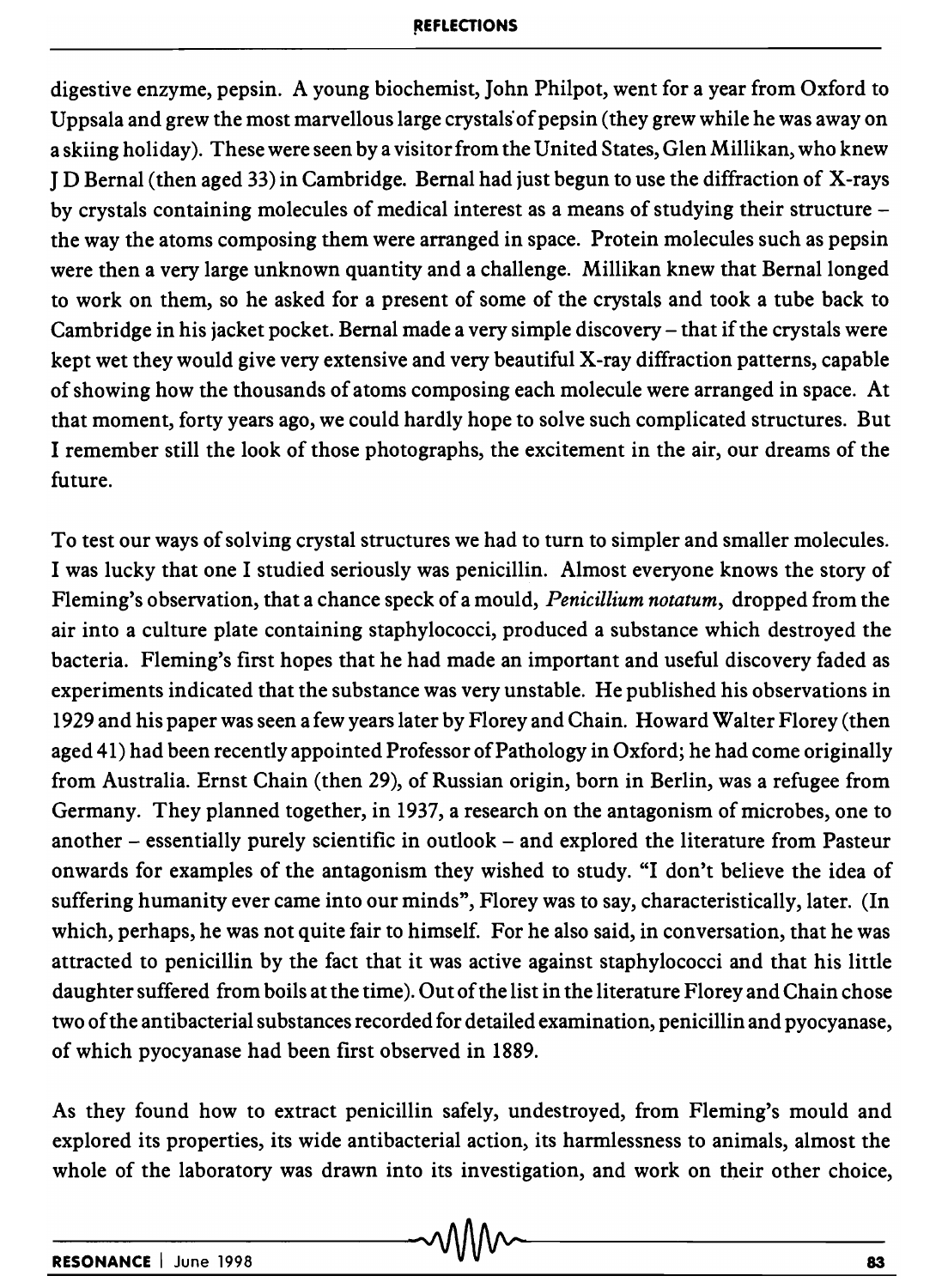pyocyanase, was stopped. By May, 1940, they had enough active material to try a critical test. Of eight mice infected with streptococci, four were given various amounts of penicillin and four were not. All of those given penicillin lived, the others died. Some time about then, I remember meeting Chain in the road outside the Pathology laboratory in a very excited state, looking forward to the day when they would try penicillin on suffering human beings - and might also produce crystals for a structure analysis. The time proved very short. By February, 1941, they had sufficient to test penicillin on a desperately ill patient, suffering from acute septicaemia, close to death in the Radcliffe Infirmary. Miraculously, he began to recover, his temperature fell, his abscesses began to heal. But in six days their supplies of penicillin ran out, he relapsed and died on March 15th. They spent the next few months isolating more penicillin, testing it on a further five patients, most of them children. By August they were able to report in the *Lancet* that, in all these cases, favourable results had been obtained.

The initiation of the research on penicillin had nothing to do with the war, which indeed was a hindrance in the early stages to its prosecution. It was difficulties in persuading British firms in wartime to undertake the large scale extraction of penicillin that led Florey to go to America in 1941 to interest American firms and government research laboratories in its preparation. Later, with Hugh Cairns, he tested penicillin very successfully in the treatment of war-wounded in North Africa. Penicillin research therefore came to be regarded as important to the war and organised under government committees in Britain and America; communications from that time on circulated secretly among the groups involved. Although great improvements in the methods of isolating penicillin resulted from research controlled by the penicillin committee, in retrospect one can see that progress might have been much more rapid if the war and the limitations it imposed had not been in progress. Its one advantage was the imposition of a certain measure of co-operation among the different groups working on penicillin. So some of the first crystalline penicillin obtained in America was flown over for me in Oxford (10 mgr.) and used in the structure analysis. But this analysis by  $X$ -ray diffraction was actually carried out in the usual academic way by one. D Phil student, Barbara Low (aged 21), some part time help from Charles Bunn and his research assistant, Ann Turner-Jones, then in industrial research at ICI (at first they worked after their official working hours), and myself, partly distracted by university teaching, by child bearing, evacuation problems in the war, even occasional bombing episodes. The delight we had in the atomic arrangement of the atoms in penicillin which we saw in 1945 was hidden from the scientific public by the war organisation.

After the war, there was an enormous expansion in research, spreading freely out from penicillin to other antibiotics, with immense effects on the treatment of a variety of infections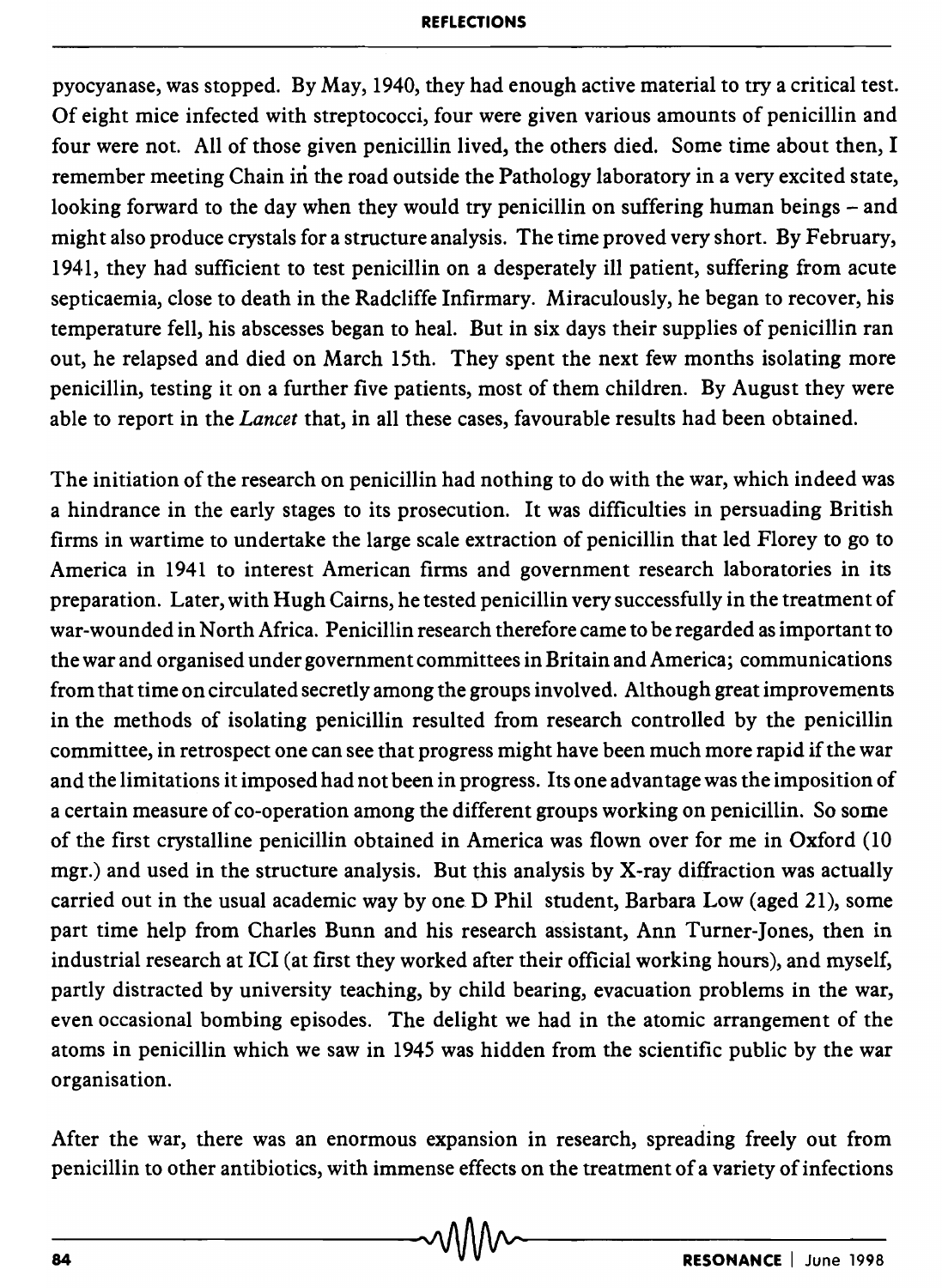and on public health wherever knowledge existed of modern science. Problems arose in the use of penicillin, partly controlled by the discovery of ways of making new and more stable penicillins - derived at first from work by Margreiter in Austria, partly by the use of new varieties of antibiotic. One very effective one, cephalosporin C, arose from observations of a doctor in Sardinia, Guiseppe Brotzu, who brought, in 1948, to Florey in Oxford a new microorganism, a species of *Cephalosporium* he had found in sewage outflow in the sea near his home. Many others, too, all over the world, sought to work in Oxford on antibiotics. Florey was sad he had no room for them all.

It was the work we had done on the structure of penicillin that led Dr Lester Smith, of Glaxo Ltd., to bring to Oxford, also in 1948, red crystals he had isolated from liver, of a vitamin, very active in preventing and curing the very serious disease, pernicious anaemia. Behind its isolation was another very instructive trail of linked scientific researches. In 1926 two young doctors, George Minot and William Murphy, tried treating patients suffering from pernicious anaemia with a high protein diet, including liver. (There was a history behind their trial, which I must leave out here). They observed an immediate improvement in the patients' condition and became very rapidly convinced that this improvement was due to some specific substance present in their diet. Impelled by their conviction, biochemists in different universities slowly took up work on the isolation of the active substance. By 1935, a promising stage was reached by Dakin, Ungley and West in Philadelphia - and of these Ungley was a young visiting research fellow from Newcastle, England. The work on the antipernicious factor was somewhat interrupted during the war, but at its end chemists from several large pharmaceutical firms concentrated on the problem and achieved the isolation of the red crystals. There were fascinating links in the developing chains of research; the researchers in America, with Dr Karl Folkers at the Merck Laboratories were helped by the discovery made by Mary Shorb in the Maryland Institute for Poultry Husbandry who found that chicks and bacteria needed a growth factor identical with the anti-pernicious anaemia factor. The factor was found to contain cobalt - and this immediately linked pernicious anaemia in man with pine, an anaemia of sheep, prevalent in cobalt-deficient pastures in Australia. Ungley and West were the doctors in England and America who first tested pure  $B_{12}$  on human patients. One of the main series of clinical tests in England which led to the isolation of the vitamin by Dr Lester Smith was made in Newcastle General Hospital.

The structure found for vitamin  $B_{12}$  by X-ray and other methods proved to be of great fundamental interest; the molecule was complicated and had many novel features which presented a challenge to synthetic organic chemists. Its synthesis was achieved by 75 organic chemists at Harvard and S6 at Zurich from about 30 different countries working with R B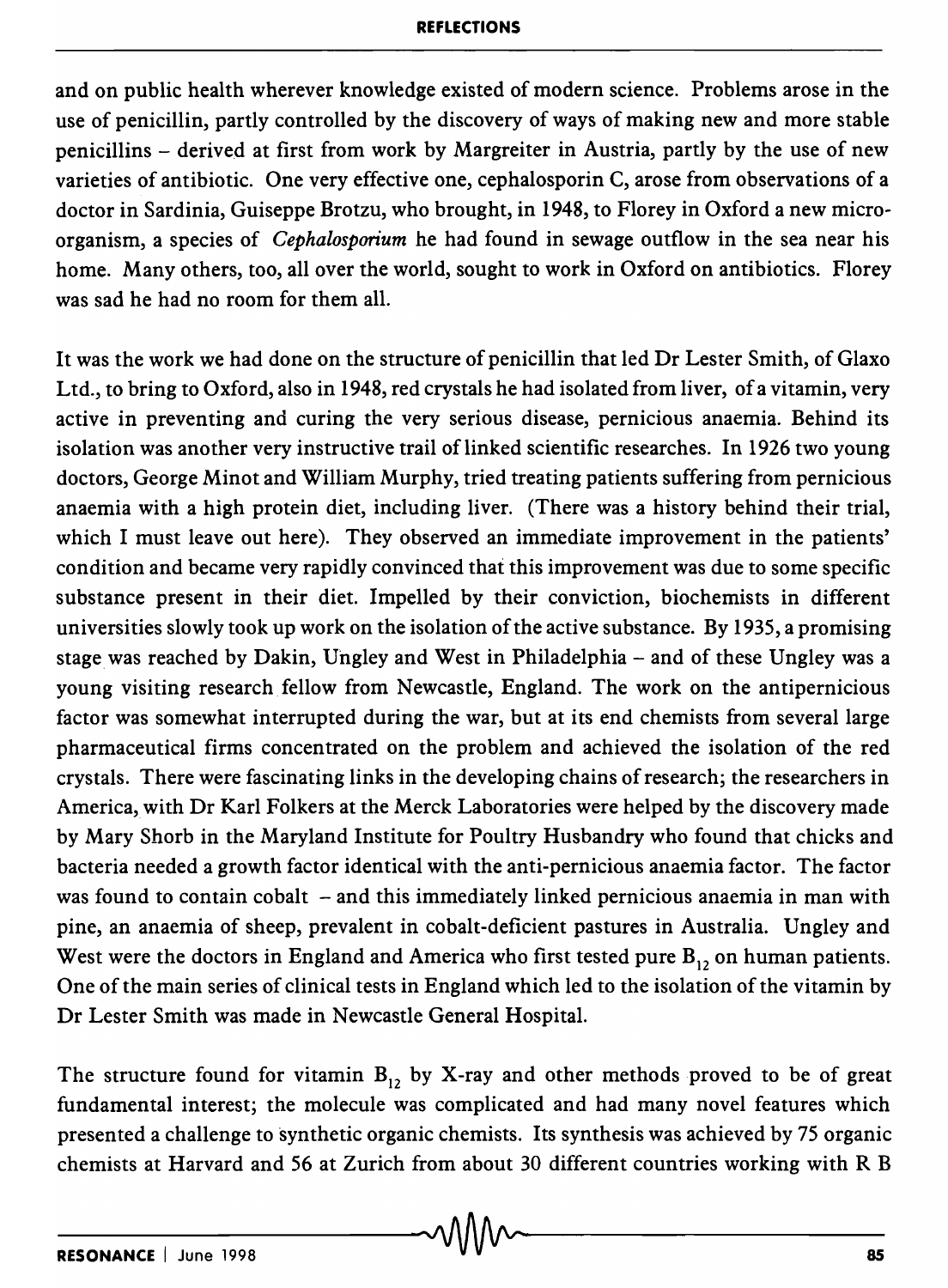Woodward and Albert Eschenmoser. The last link in the synthesis was actually made at Zurich in the spring of 1972 and the news was telephoned by Eschenmoser to Woodward, who reported it immediately in Delhi to an international meeting of chemists gathered here. I was able to check the effect of the announcement when I met, last week, colleagues from Calcutta who were present at the symposium.

The way the vitamin works is still being studied; it is necessary to control reactions of vital importance to our metabolism. We do not synthesise it ourselves, but obtain it from protein sources from animals to micro-organisms. In countries like India, where many are vegetarian, there is a higher than average risk of anaemia. Now, in any country where treatment can be obtained, patients suffering from this disease have as long an expectation of life as average or better.

Diabetes is a much more common disease than pernicious anaemia; its distribution varies in different countries; usually between 1 and 2% are sufferers in greater or lesser degree. The effect of the disease, when it is acute, the melting away of the tissues of the body leading rapidly to death, were described two thousand years ago and more. Today, no-one need die from diabetes who can obtain medical care and injections of insulin.

There were a number of observations leading to the conclusion that diabetes was due to the lack of a hormone, insulin, ordinarily present in the pancreas and a number of research workers, particularly Paulescu in Rumania, obtained extracts from the pancreas showing some actiyity in animal experiments. But 1921 and Banting's work marked a critical change in outlook for all sufferers from diabetes.

Fred Banting was a young doctor (29) who, not being very successful in medical practice ("the patients stayed away in droves") helped with teaching medical students. Reading for this purpose about diabetes, he got an idea of how possibly to obtain an extract of the pancreatic hormone, insulin. It was an idea so urgent that it led him to give up his practice, sell his house and his cat to provide for his living, and to persuade Macleod, the Professor of Physiology at Toronto, to let him work in the university. Macleod arranged for him to have space in some sheds, apparatus and dogs, and a young student to help him in vacation, Charles Best, 22, half way through his medical course. Together in the course of six months, Banting and Best were able to make an insulin preparation sufficiently pure to be used clinically on diabetic patients. As with penicillin, they tried their experiments first on a boy who seemed near to death. He recovered, and other remarkable recoveries followed; patients began to gather in Toronto from near and far. Rapidly, other scientists were brought in to improve the extraction and purification of insulin and large scale industrial production followed.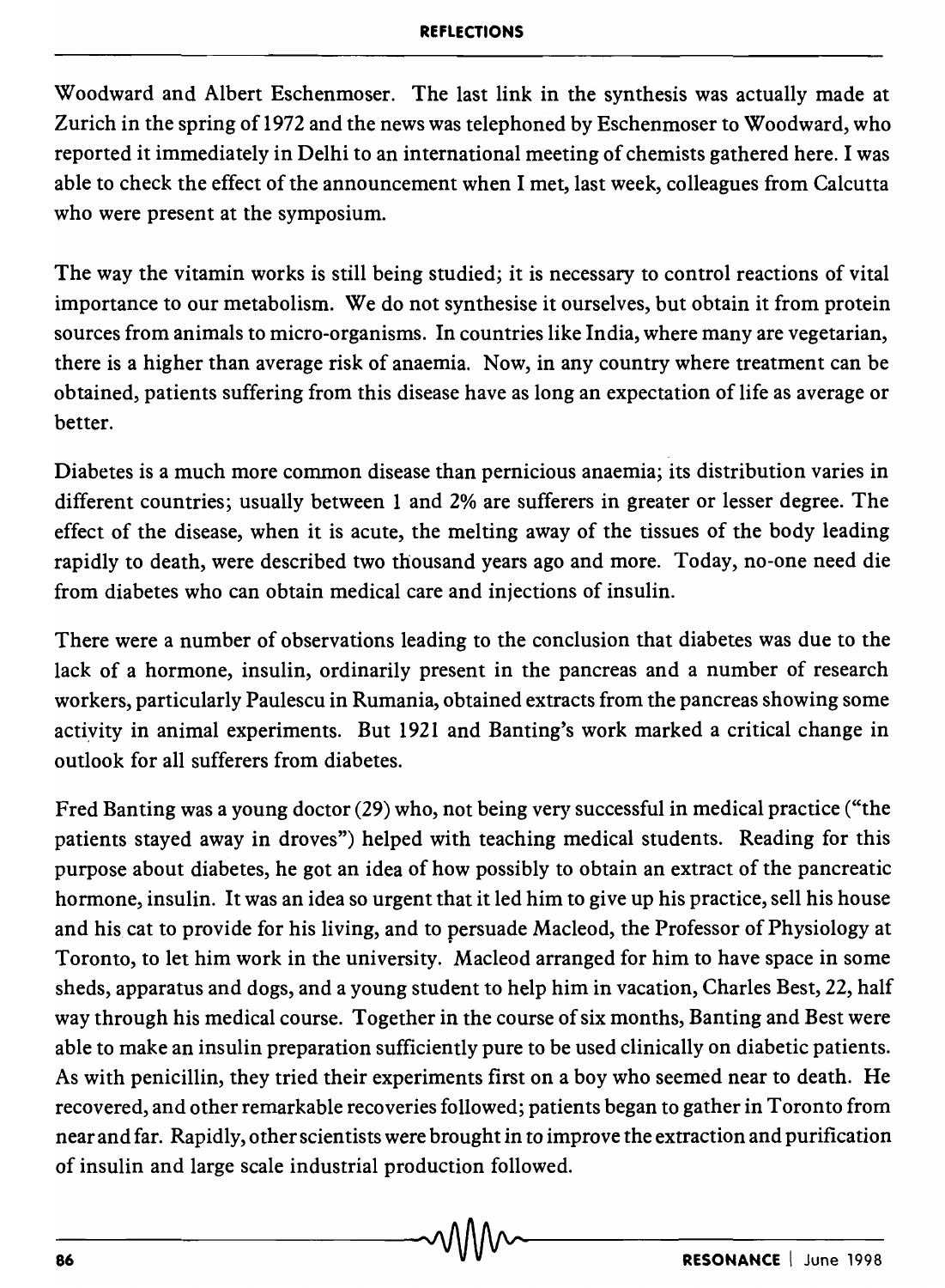Insulin proved to be a protein molecule, considerably larger than  $B_{12}$ . It was the first protein molecule of which the chemical structure was found, by Sanger and his colleagues at Cambridge, and the first to be chemically synthesised almost simultaneously in 1963-65 by groups in Aachen, in Pittsburgh and in Peking and Shanghai. I first heard the possibility of the synthesis discussed in Peking in 1959 when I visited Peking University. There was a group of young chemists gathered round after a lecture I gave on Vitamin  $B_{12}$ . They said "We hope you do not think we are too ambitious; we are planning to synthesise insulin". Naturally, I could only encourage them - but their project was really very adventurous. They had to make many of the reagents and chemicals for the synthesis themselves which would in the western world be bought from industry. Soon I was in touch with the insulin synthesis being carried out in the west, in Aachen and Pittsburgh. And I went back in 1965 to Shanghai to see how the Chinese synthesis of insulin was developing and to compare notes on the progress of all three investigations. Essentially the procedures followed were very similar. And news passed between the three very separate insulin groups as each new stage was reached, so that each seemed to know exactly what was happening to the other. The synthesis is, however, difficult and lengthy; it does not yet provide a new source of the protein for treatment of diabetic patients, though that too may come some day as methods are improved.

Neither chemical sequence nor synthesis tells us the actual way in which the atoms in insulin are arranged in space - which we need to know if we are ever to understand its biological action. To obtain this knowledge, we had to use Bernal's experiment with which I started this lecture, pass X-rays through wet insulin crystals, and then interpret the results. (I was, indeed, fascinated to see in 1971 that the Chinese research workers, remembering Bernal's observation, keep a small sample of their synthetic crystals, wet, covered on a slide, under a microscope, for everyone to see who passes through the Shanghai Industrial Exhibition.) So, I return to my beginning, and our hopes when we first saw X-ray diffraction effects from pepsin crystals. Over the forty years that have passed since then techniques of measurement and calculation have enormously improved and ways have been found, largely by Max Perutz, and John Kendrew, to interpret the X-ray diffraction effect from protein crystals. Max Perutz himself came actually from Vienna in 1935 to Bernal in Cambridge, hoping to work on the protein, haemoglobin, for his D Phil degree. John Kendrew was drawn in through talking with Bernal in a jungle in Ceylon in the middle of the war of the problems on which they would like to work once the war was over. Bernal suggested the structure of proteins and so led Kendrew to join Perutz in Cambridge after the war. Through their work the atomic arrangement in the proteins, haemoglobin and myoglobin, became gradually visible between 1955 and 1960.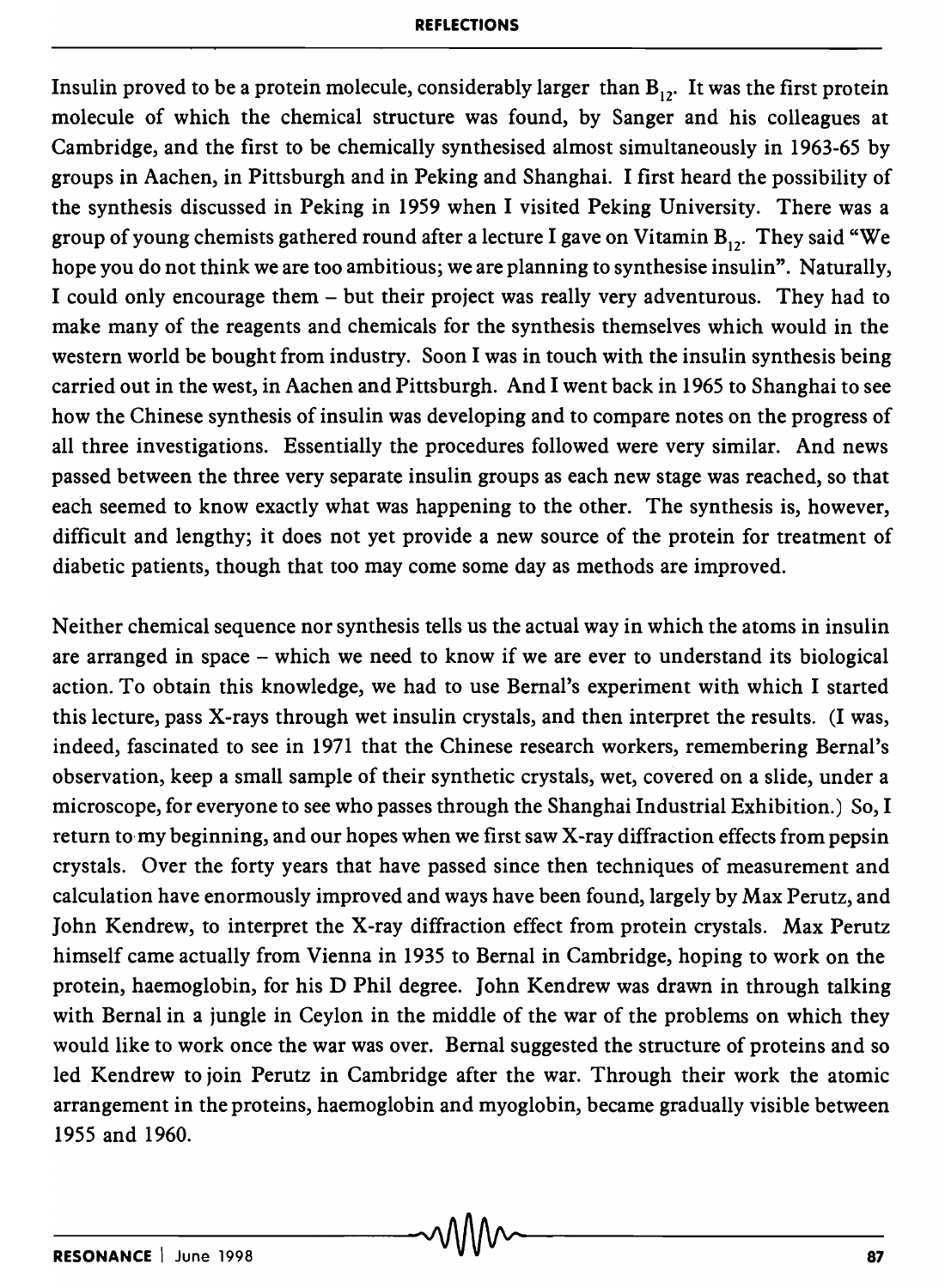Even with the experiences of Perutz and Kendrew to guide us, it took many years and some twenty research workers spread over the years to solve the crystal structure of insulin. At the moment when, finally, in 1969 we saw through our calculations a picture, understandable though blurred, of the atoms in insulin, four of these research workers were still working with me in Oxford - Eleanor and Guy Dodson from New Zealand, Tom Blundell from Oxford and Vijayan from Bangalore. (It was Guy who said to me earlier, when Vijayan asked to work with us  $-$  "We should get him, his name means Victory".)

The first map gave us suddenly a great wealth of information, though not all that we needed, either in extent or certainty. We looked forward to many years of exploration and consolidation. Only two years later, to our surprise, came unexpected news (I first got an inkling of it in 1971 on a journey to Hanoi). A map showing details of the structure of insulin had also been calculated, by measurements independent of ours, in Peking. I went myself to see it, in 1972, to compare sheet by sheet our evidence with that obtained by enthusiastic young workers in the Institute of Physics. I had sent ahead news that I would bring our maps on tracing paper, with the structure drawn at a scale of 1cm. to 1 Å, and they drew their maps to the same scale to aid comparison of our results. Sheet by sheet, we could see the same atoms, though drawn by very different hands, and so gain confidence in all our conclusions.

The analysis carried out in Peking had begun only a few years earlier, at the beginning of the Cultural Revolution. It was the product, clearly, of great scientific skill and hard work. And it was linked to ours by only thin threads of wanderings which helped to initiate it, wandering west by Tang Yeuh Chih and Liang Tung Tchai, and east by J D Bernal, John Kendrewand myself.

There are larger problems still ahead of us, and on the way to solution by the methods Bernal initiated, the problem of the structure of the antibodies, for example, many times the size of insulin, which provide our body's own defence in the battle against disease. But I must now turn to more general conclusions from my stories.

Human nature is, of course, full of horrible depths, jealousies, greed, anxieties over proper recognition of individual merit. All through the war, in the penicillin research, we nurtured suspicions, probably often unjustified that reports from America came to us more slowly than necessary, priorities being protected. Justifiably, we were dismayed to find that indeed some stages in penicillin preparation had been patented there, although the original isolation had been left unprotected by Florey and Chain. Many scientists still feel strongly over the honours awarded for the isolation of insulin. Should not Charlie Best, though only 22, have shared the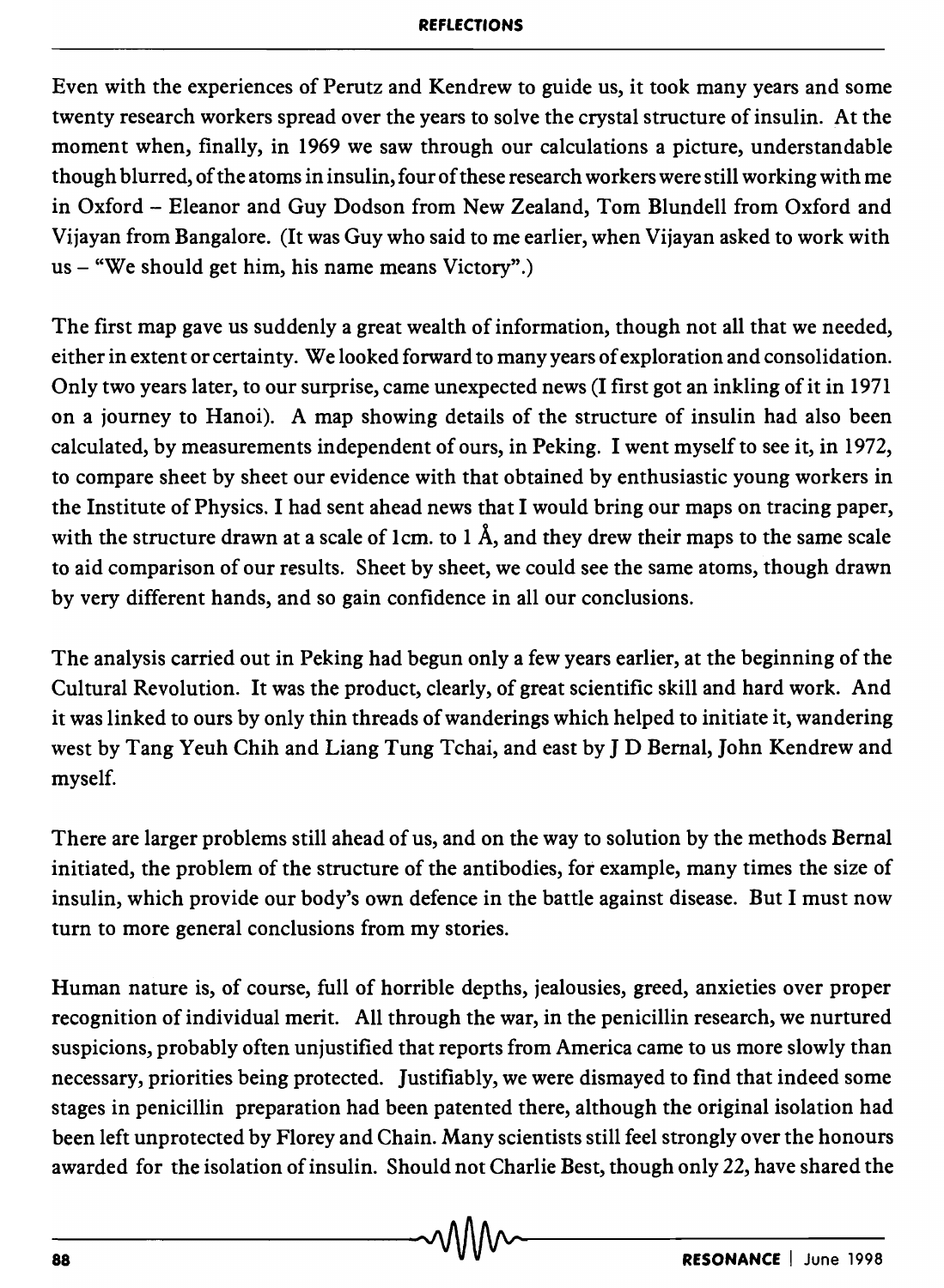honour, as he did share some of the money, of the Nobel Prize? Or perhaps Paulescu, who made many similar experiments to those made by Banting? Yet there are also good streaks in us scientists. Wherever I went in the U.S.A. just after the war, I found it delightful to talk over the research on penicillin with those who took part in it; everyone was so glad to have contributed something, however small. All our old enemies became our old friends. The same sense recurred in the research on  $B_{12}$  and on insulin. All those who have taken part share in some measure in the happiness of success.

The lines of research I have described have certain characteristics in common. Often the initiating observation or discovery was made more than once; bacterial antagonism was observed many times over and even studied extensively and purposefully before Florey and Chain pursued penicillin. Pancreatic extracts active against diabetes in dogs were obtained by others before Banting; even the effects of liver on pernicious anaemia were observed before Minot and Murphy. No doubt a number of causes contributed to final success; technical advances for one. But there does also seem to have been in each case one or more individual's overwhelming conviction of the possibility of success. As success grew more likely, very many were drawn, and gladly, into the cooperative efforts necessary for full achievement.

In all these researches, the initiators were young, or youngish, and their collaborators often very young. Not that the old never have good ideas or are very useful (Fleming was old). Only it is difficult to work quite so hard when one is  $old - I$  speak from experience. And one's mind is full of cares, less open to new and bright ideas. It is also less easy suddenly to give up everything else and set out on a new life.

The parts played by pure and applied research are inextricably mixed up in these investigations. It was observations on the degeneration of pancreatic tissue that spurred Banting to action – but insulin and the cure of diabetes that he sought. The isolation of  $B_{12}$  in George Minot's day was extremely difficult – twenty years of development in scientific techniques were necessary to secure it. Many of the researches outlined (and particularly my own) have been concerned with finding the structure of the active molecules. They are often not of immediate practical use, though ultimately they may be helpful.

But, you may say, all these discoveries I have described have led to happiness for certain individuals only, who might have died, but who lived. For others, these discoveries may have made life even more difficult and particularly in India, more people living than ever before and food still often scarce. I find myself thinking you can only solve problems if you really work on them, intensively, with everyone working together. Gandhi once said "Anything that millions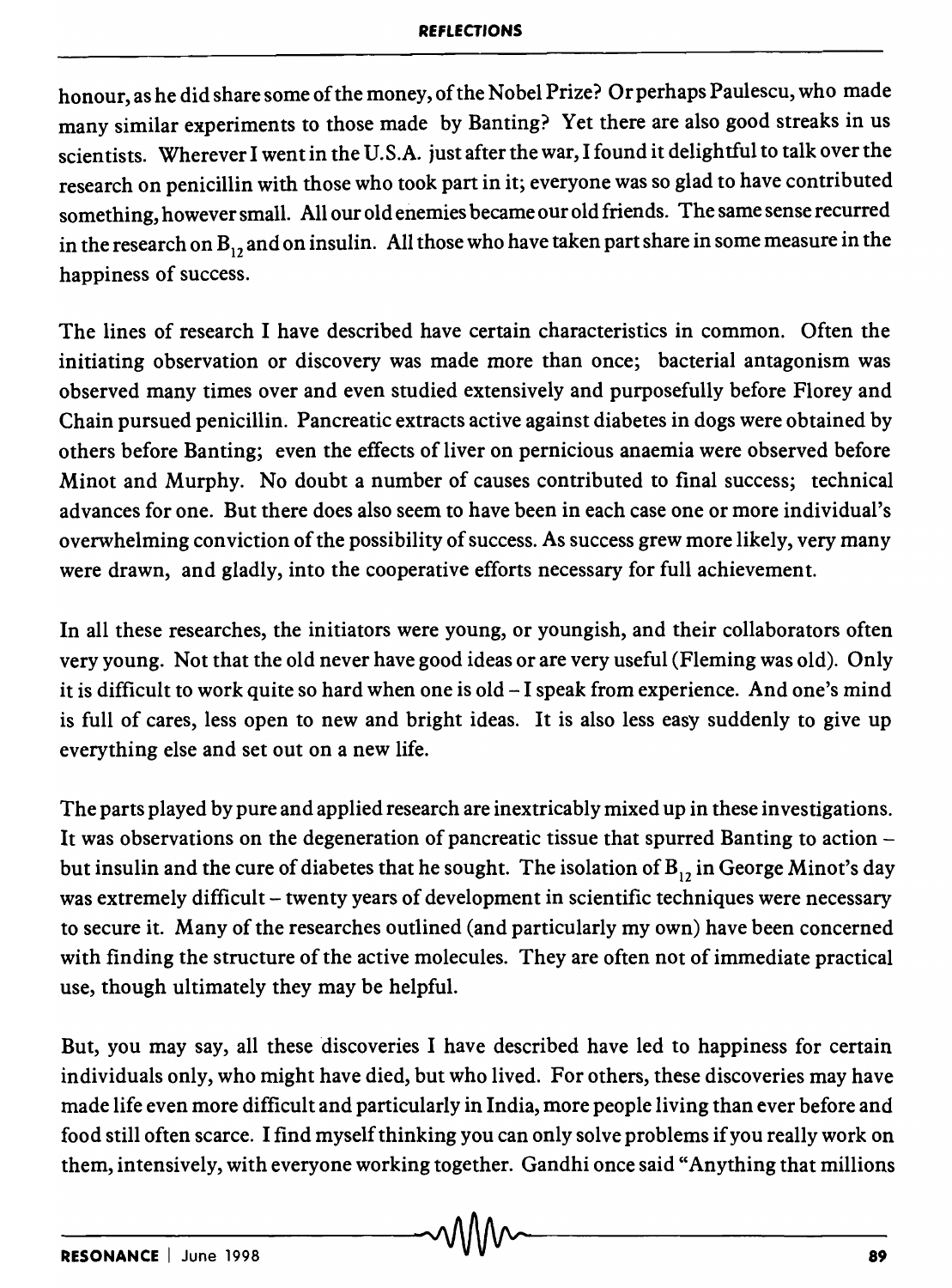can do together becomes charged with a unique power." There has already been experience in different parts of the world in the techniques by which poverty can be diminished; it is necessary first to raise the standard of living for the poorest; and this requires the cooperation of everyone, work from all for everyone's needs. In my own wanderings I have seen this transformation of life happening in different degrees in many countries and particularly most recently in China and in Vietnam. In 1960, I discussed with one of the Chinese scientists from Shanghai in a bus in London during the Royal Society tercentenary celebrations his own part in the process. For a time he had left the laboratory and worked in a village. Since he was there only for a few months, he could only help to initiate changes in village life and sar to the people, "Now you can do everything yourselves". A fortnight ago I was talking to two peasants of my own age in a village near Vinh in Vietnam of how exactly they themselves had set about changing their own lives. First five villages came together and from village meetings each chose one representative. Together they planned two cooperatives; one agricultural for the avoidance of famine and drought, and one for handicrafts. Their first organisation in 1930 was suppressed but after many struggles and the war it exists again today. All in the village are literate – greatly helped in this direction by the existence of an ancient Vietnamese epic poem they mostly knew and could follow when learning to read.

Many events of this kind have occurred in different parts of India. Yesterday, I found myself reading Maulana Azad's own plans for education in India and his ideas that all educated people should spend at least two years of their lives in teaching (as he had done, when young). In 1949, he wrote of some of the first reforms he introduced: "From the very first day of the programme, villages in Delhi have responded with an enthusiasm which is beyond all expectation". But India is very large and the processes of change have met with many obstacles, particularly from wars. There still is great poverty; population still increases, and though scientific ways exist for limiting population, they too seem only to become effective as living improves.

We should, however, take heart; the processes of change can go much faster than you might expect. Bernal used to like to quote a paper by Semyonov likening the rise of the standard of living he had observed in remote regions of the U.S.S.R. to a chemical auto-catalytic reaction, each change speeds up the next stage of development. In the context of my stories, I remember George Minot was a diabetic who might not have lived to work on anaemias in 1926 had Banting and Best not isolated insulin in 1921.

I have lost a little my early thread of wandering scientists who may make possible the unexpected leap forward. Most of the wanderings I have been describing are very ordinary